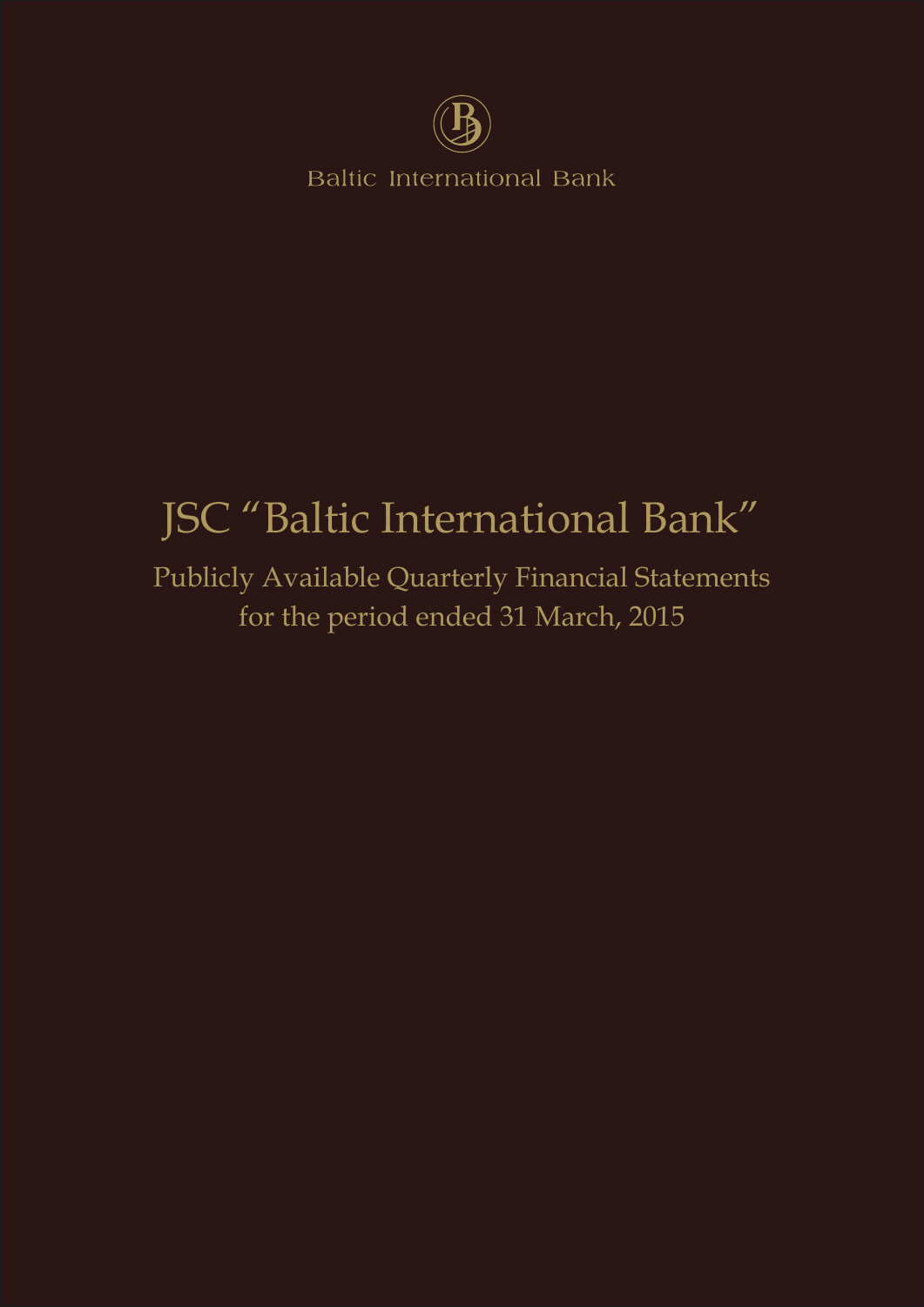### Table of contents

- **Report from the Bank's (Group's) Senior Management**
- **Members of the consolidation group**
- **Bank's shareholders**
- **Bank's senior management**
- **Bank's organisational structure**
- **Bank's Operational Strategy And Operational Objectives**
- **Risk management**
- **The Bank's performance ratios**
- **Income statement**
- **Balance sheet statement**
- **Overview of own funds and capital ratios**
- **Liquidity ratio calculation**
- **Events after the reporting date**
- **Notes** Note 1. Securities portfolio Note 2. Debt securities of central governments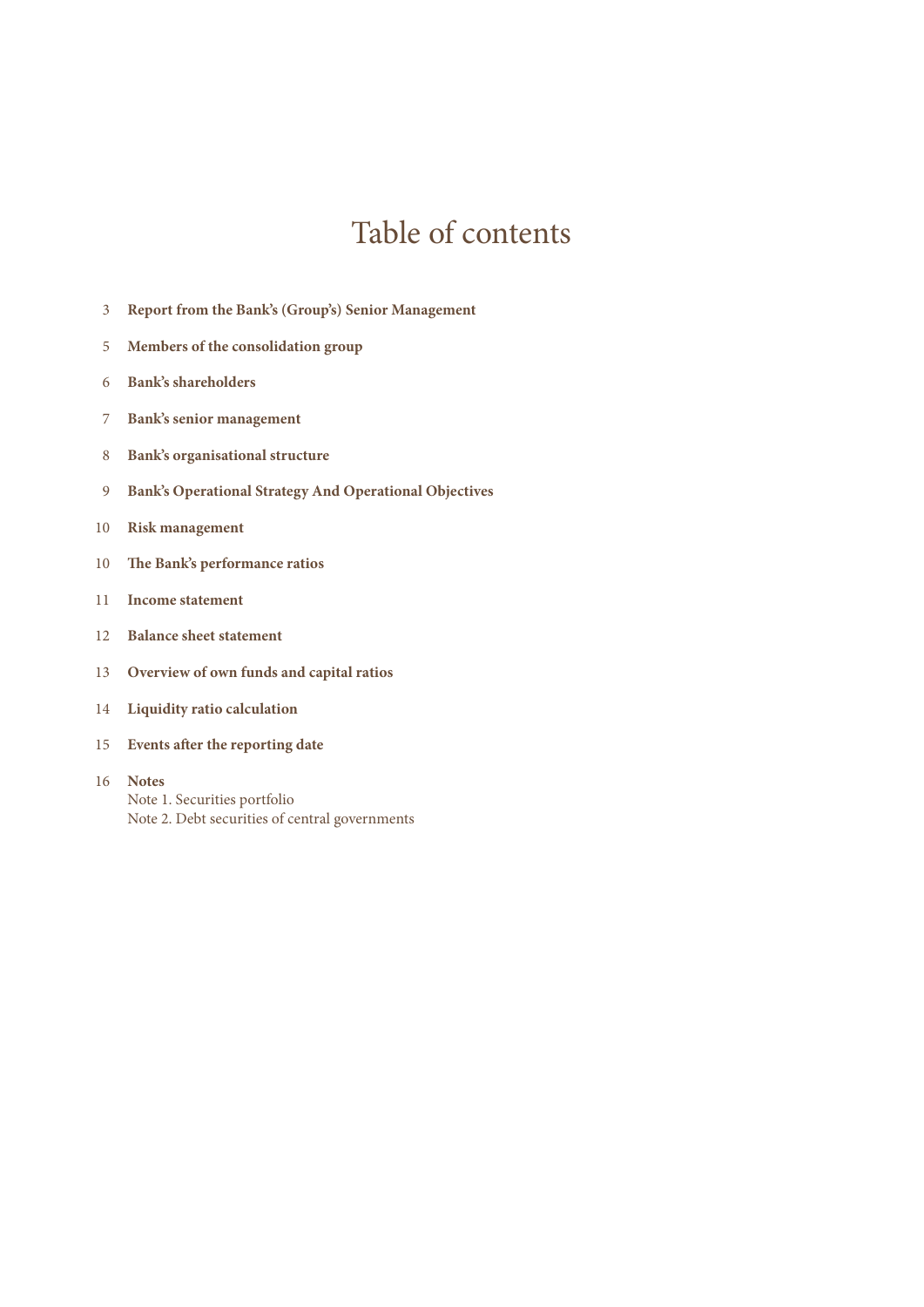### Report from the Bank's (Group's) Senior Management

1Q 2015 was characterised by rising financial and geopolitical risks. Low oil prices and fluctuations in the major currency pairs were the principal factors that have significantly affected the economic development. The strengthening of the U.S. dollar, the plummet in the price of Japanese yen relative to the U.S. dollar and the fall of the euro have highlighted substantial differences in the monetary policies pursued by the USA (the Federal Reserve), the euro area and Japan. Political situation in Ukraine and the Middle East continued to remain unstable. At the systemic level, the conflict in the Middle East has not triggered economic consequences. However, is has had an adverse impact on the financial condition of many customers. As a result, the need to review methods for assessing potential credit risks has emerged.

According to 1Q 2015 financial results, the Bank's assets ((the Group's figures are shown within the brackets) exceeded a half million euros and reached EUR 543.06 (543.35) million.

For the purpose of diversification, the Bank boosted its available-for-sale securities portfolio by 97.8% or EUR 85.43 million while cutting due from credit institutions. The volume of the securities portfolio totalled EUR 183.13 million as at 31 March 2015. The major holdings within the portfolio still include fixed-income debt securities issued by the issuers carrying high credit rating. As a result, the portfolio generates a stable rate of return. Bonds rated A3 and higher account for 88.3 percent of the total portfolio. Bonds of multilateral development banks (MDBs) and government bonds make up 59.1 percent of the portfolio. Sovereign bonds make up 33.4 percent of the portfolio.

As at 31 March 2015, the Bank didn't need to build up extra liquidity buffers, and its liquidity coverage ratio many-fold exceeded 100 percent. As a result of capital adjustment in respect of certain assets whose risk depends on the situation in Ukraine, the Bank's total capital ratio reached 10.49 percent (10.25 percent) by the end of March. After the capital-adjustment measures have been undertaken (please refer to the Section "Events after the reporting date"), Bank's capital adequacy ratio surged by 5.07 percentage points to attain 15.56 percent as at 15 May 2015. Thus, the Bank compiled with the prudential standards for capital adequacy prescribed by the Regulation (EU) No 575/2013 of the European Parliament and of the Council of 26 June 2013 on prudential requirements for credit institutions and investment firms and amending Regulation (EU) No 648/2012 and met the individual threshold prescribed by the Financial and Capital Market Commission (FCMC) of the Republic of Latvia. By specifically focusing on distressed assets, the Bank succeeded in May to scale down its exposures in Ukraine and hence reduce the capital correction and ensure the acceptable level of capital adequacy.

The volume of the loan portfolio totalled EUR 96.9 (95.2) million by the end of 1Q 2015. The loan portfolio as a percentage of the total assets accounted for 17.8 percent (17.5 percent). Mortgage loans prevail in the loan portfolio (61.6 percent of the total portfolio). Thus, the Bank's continues to pursue conservative approach to credit risk.

The sharp increase in deposits during 2014 was followed by a moderate positive dynamics in 1Q 2015. Compared with 31 December 2014, the volume of the deposits grew by 3.9 percent and totalled EUR 465.91 (465.89) million. Forming traditionally the Bank's resource base, the customers' funds made up 91.2 percent (91.0 percent) of the total liabilities as at 31 March 2015. To address the diversification of long-term resources, the Bank increased the volume of subordinated capital by 9 percent to enable itself to enhance investment volumes in the future. The volume of customers' funds (including assets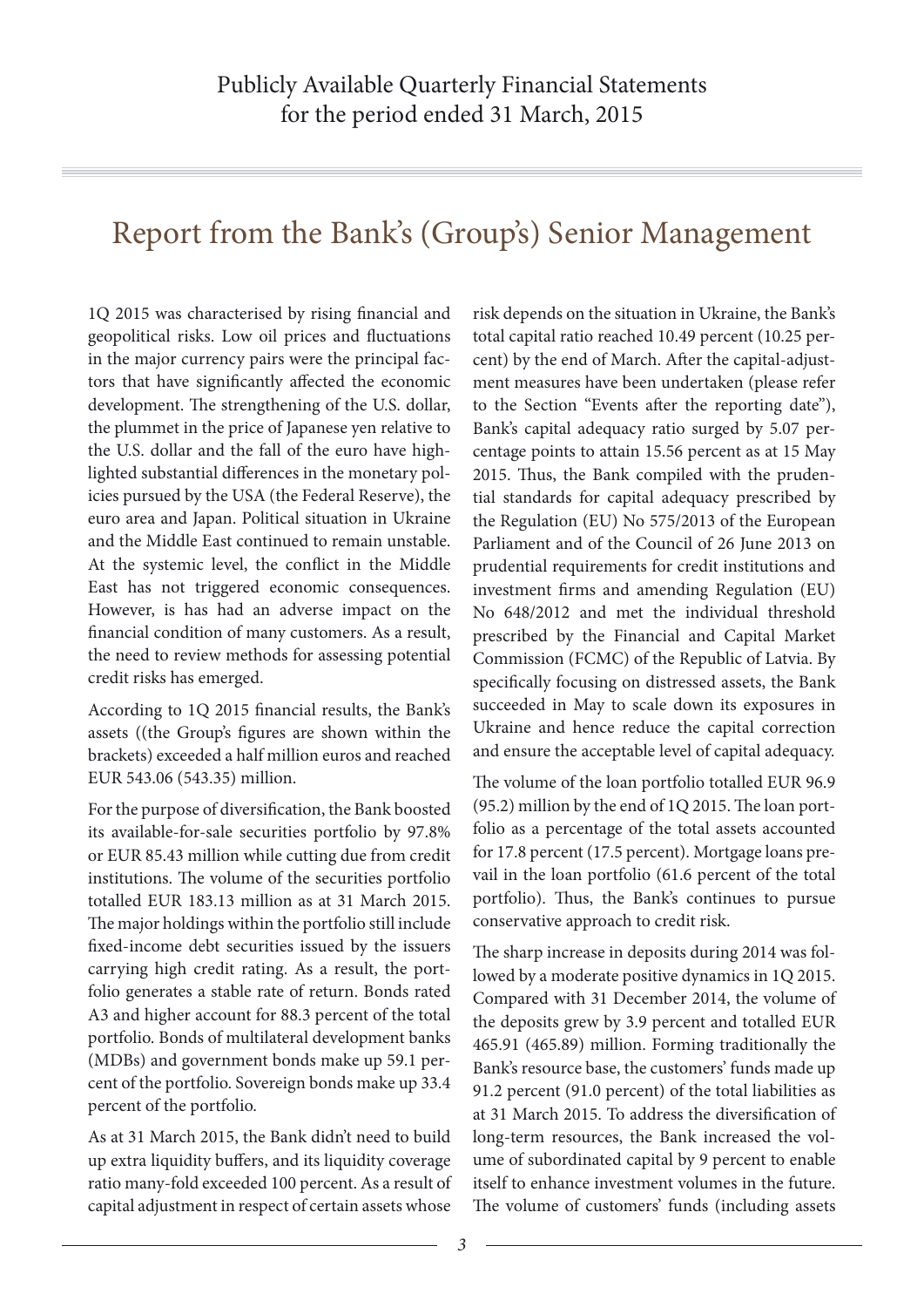under management, brokerage portfolio, debt securities issued, and subordinated deposits) totalled EUR 693.21 (693.19) million as at 31 March 2015.

While continuing to develop alternative investments, the Bank expanded its product portfolio with new projects to be co-financed by the customers. 1Q 2015 results were indicative of intensified customer activities: the number of those interested in alternative investments has doubled, and the total volume of funds under management grew by 13 percent, exceeded EUR 125 million and showed especially strong growth (79%) in the project-financing segment.

E-commerce evolved rapidly, and the number of active terminals increased by more than 50 percent while the turnover increased by more than 25 percent.

The Bank's profit before making an allowance for doubtful debts made up EUR 1.7 million. The Bank's operating income showed an increase of 55.7 percent (55.1 percent) over the same period in 2014 to stand at EUR 4.82 (4.84) million. As the customers were increasingly prone to using payment & cash services, brokerage services, card products and e-commerce services, the net fee and commission income was up 27.3 percent over the same period in 2014. The Bank recorded good results in its forex-related activities. During the reporting period, the Bank earned EUR 2 million in foreign currency transaction gains.

In 1Q 2015, the Bank implemented a number of culture-specific and social projects. To continue the tradition started last year of commemorating

notable events through the prism of artistic imagination and the works of world-renowned artists, Bank issued a commemorative medal devoted to a unique album Terra Mariana. 1186-1888. On the initiative of a patron of arts and the Chairperson of the Council Valeri Belokon, the Bank decided to sponsor the series of historical novels "Mēs. Latvija, XX gadsimts" (We. Latvia, 20th Century) to be published by Dienas Grāmatas Publishing House. Altogether, Bank will sponsor publication of the books written by Nora Ikstena, Gundega Repše and Inga Ābele.

In March 2015, the Bank organised a Start-up Support Programme 9' Demo Day event within the framework of Commercialization Reactor, a technology commercialization platform. During the event, the budding entrepreneurs presented their innovative high-tech business ideas with a clear intention to raise money for further development of their projects.

In March, the Nordic and Baltic business-days event was held in Kyiv (Ukraine) with support from Baltic International Bank and Accountor, a leading Finnish accounting and payroll services provider. The main theme of the conference was Nordic & Baltic business in Ukraine: how to navigate during turbulent times? Challenges and new opportunities ahead. The event brought together entrepreneurs from Ukraine, Northern Europe and Baltic countries, business experts, diplomats and officers of foreign embassies to discuss the opportunities to strengthen the business environment and facilitate international co-operation in light of current circumstances.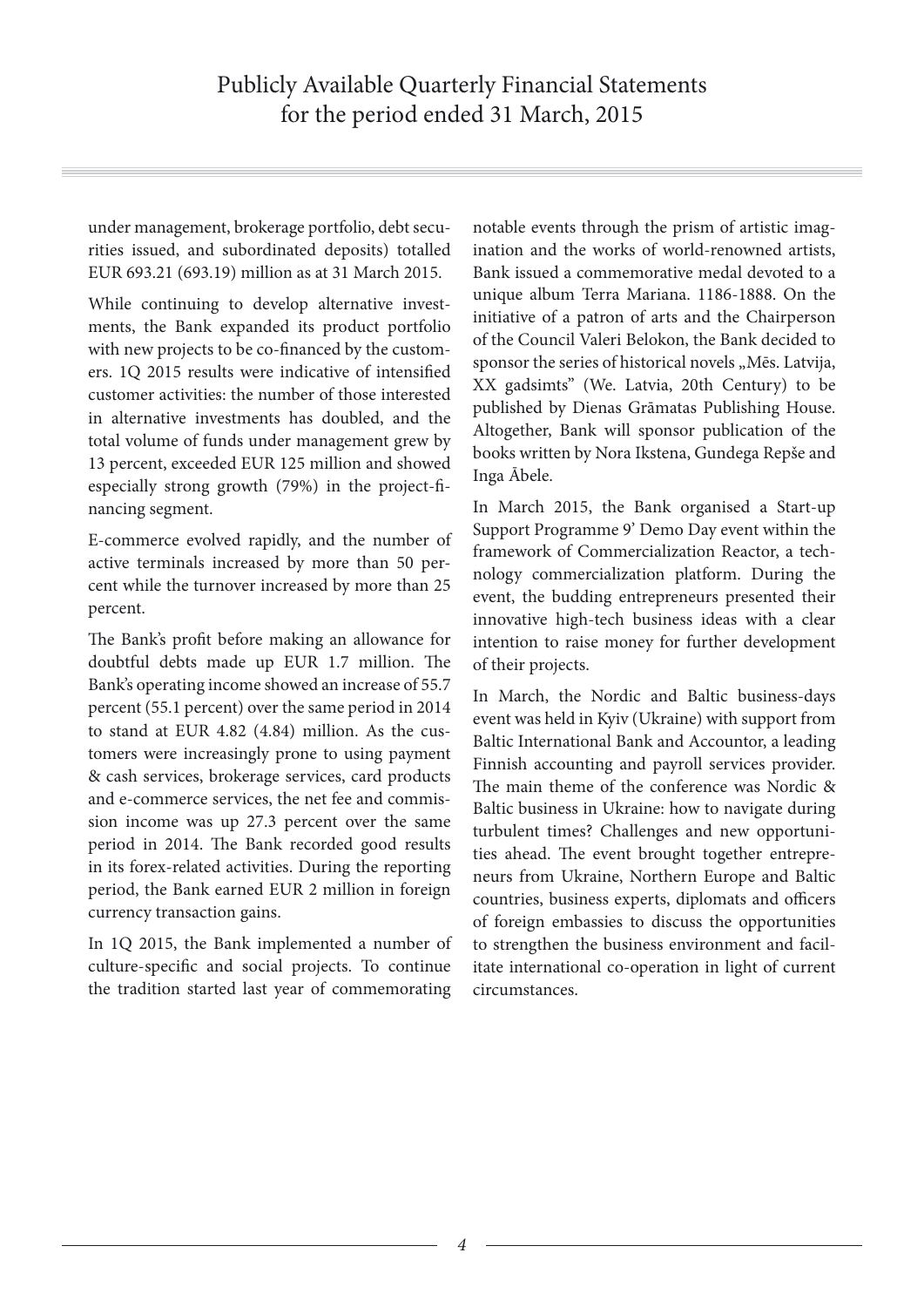# Members of the consolidation group

| N <sup>0</sup> | Company name and<br>registration number        | Code of registration<br>state and address | Insti-<br>tution<br>type <sup>1</sup> | Ownership<br>interest $(\%)$ | Percentage of<br>voting rights<br>(%) | <b>Rationale</b><br>behind the<br>inclusion<br>within the<br>group <sup>2</sup> |
|----------------|------------------------------------------------|-------------------------------------------|---------------------------------------|------------------------------|---------------------------------------|---------------------------------------------------------------------------------|
| 1              | AS "Baltic International<br>Bank", 40003127883 | LV, Kalēju iela 43, Riga                  | <b>BNK</b>                            | 100                          | 100                                   | PC                                                                              |
| $\overline{2}$ | SIA "BIB Consulting",<br>50103457291           | LV, Grēcinieku iela 6, Riga               | <b>SE</b>                             | 100                          | 100                                   | <b>PCS</b>                                                                      |
| 3              | SIA "BIB Real Estate",<br>40003868021          | LV, Kalēju iela 43, Riga                  | <b>OFI</b>                            | 100                          | 100                                   | <b>PCS</b>                                                                      |
| $\overline{4}$ | SIA "Gaujas īpašumi",<br>40103249888           | LV, Kalēju iela 43, Riga                  | <b>OFI</b>                            | 100                          | 100                                   | <b>SCS</b>                                                                      |
| 5              | SIA "Global Investments",<br>40003785660       | LV, Merkeļa iela 6-11, Riga               | <b>OFI</b>                            | 100                          | 100                                   | <b>SCS</b>                                                                      |

*1 BNK – bank; OFI – other financial institution; SE – supporting enterprise. 2 PC – parent company; PCS – parent compaby subsidiary company; SCS – subsidiary company subsidiary company.*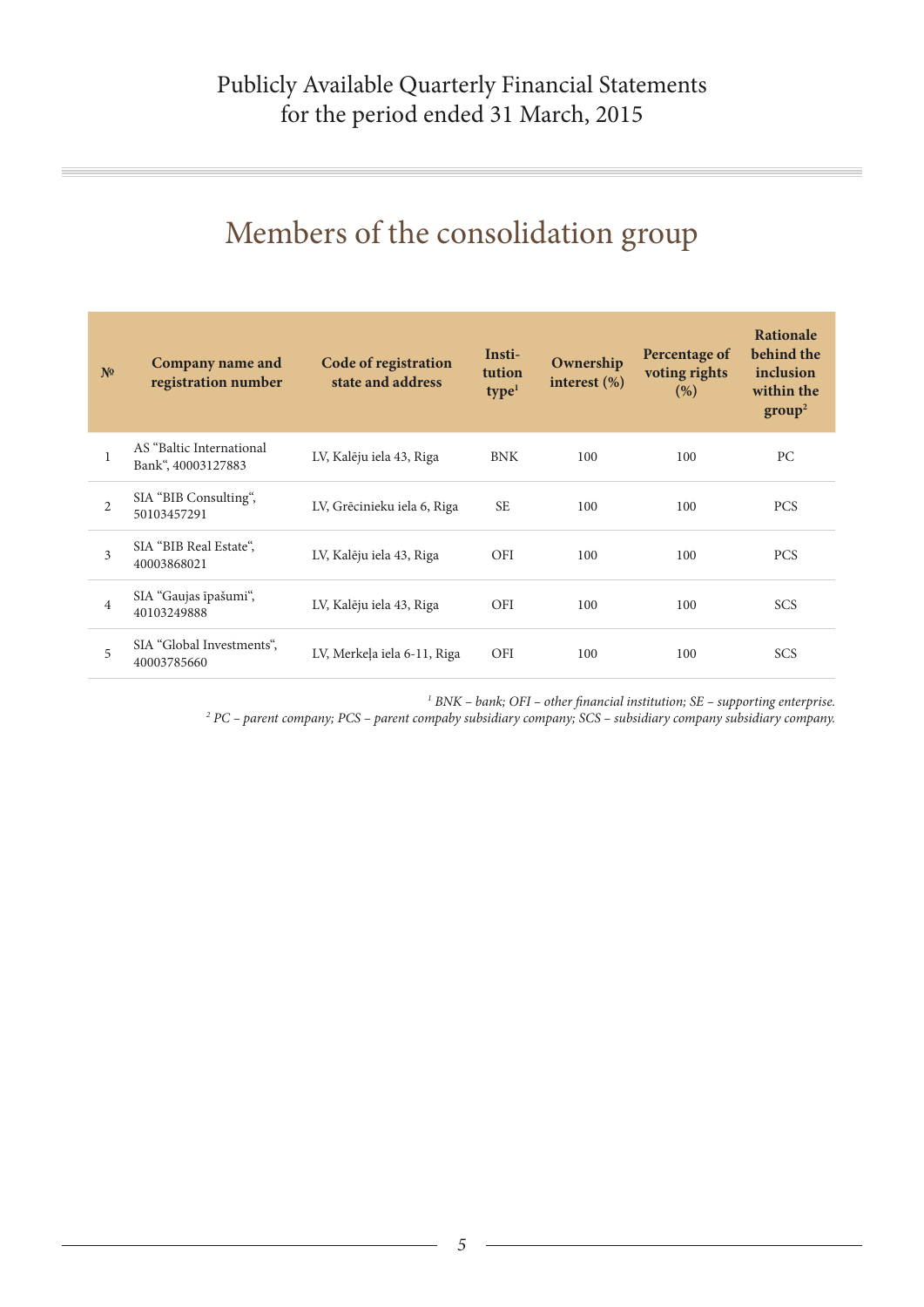### Bank's shareholders

The Вank's share capital totals EUR 29 496 389 and is divided into 4 154 421 ordinary shares carrying identical voting rights. All shares are registered. Each share carries the right to one vote at the meetings of shareholders, a right to receive dividends as declared from time to time and a right to residual assets. Each share has a par value of EUR 7,1.

Of the Bank's 93 shareholders, 28 are corporate entities and 65 are private individuals.

Listed below are the shareholders who control more than 10 percent of the shares in the shareholders' equity:

- Valeri Belokon 69,89467%
- Vilori Belokon 30,00969%.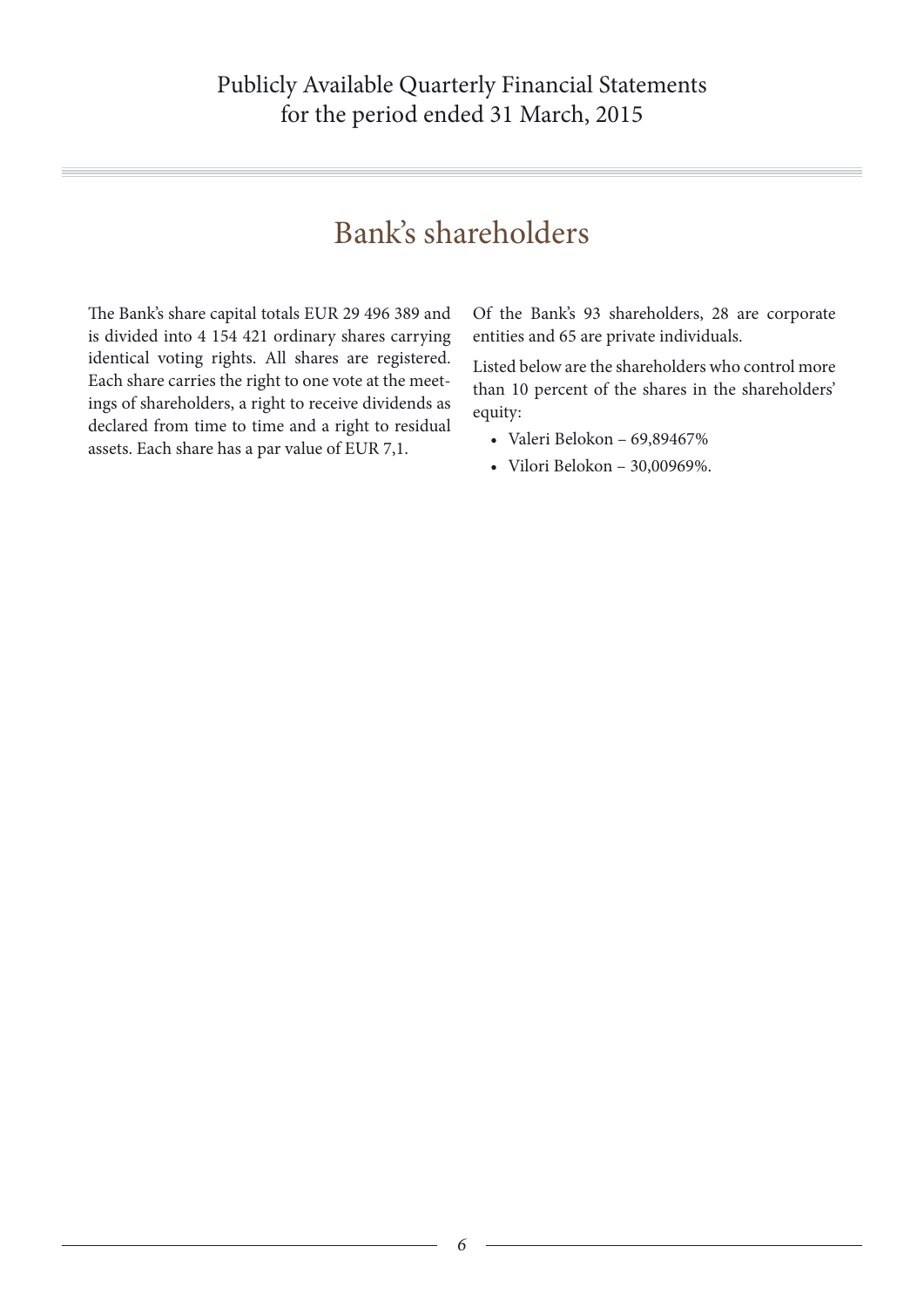### Bank's senior management

### Supervisory Council (31.03.2015)

| Name and surname | <b>Position</b>                   |
|------------------|-----------------------------------|
| Valeri Belokon   | Chairperson of the Council        |
| Albert Reznik    | Deputy Chairperson of the Council |
| Vlada Belokon    | Member of the Council             |

### Management Board (31.03.2015)

| Name and surname  | <b>Position</b>                 |
|-------------------|---------------------------------|
| Ilona Gulchak     | Chairperson of the Board        |
| Natalja Tkachenko | Deputy Chairperson of the Board |
| Alon Nodelman     | Member of the Board             |
| Dinars Kolpakovs  | Member of the Board             |
| Inese Lazdovska   | Member of the Board             |

During 4Q 2014 the following changes were made in the composition of the Board:

The newly-appointed Inese Lazdovska, Head of Bank's Legal Department, has taken on Board-related

responsibilities with effect from 17 October. As a member of the Board, she will be specifically responsible for ensuring legal support to Bank's overall business and providing advisory & consulting services to Bank's customers.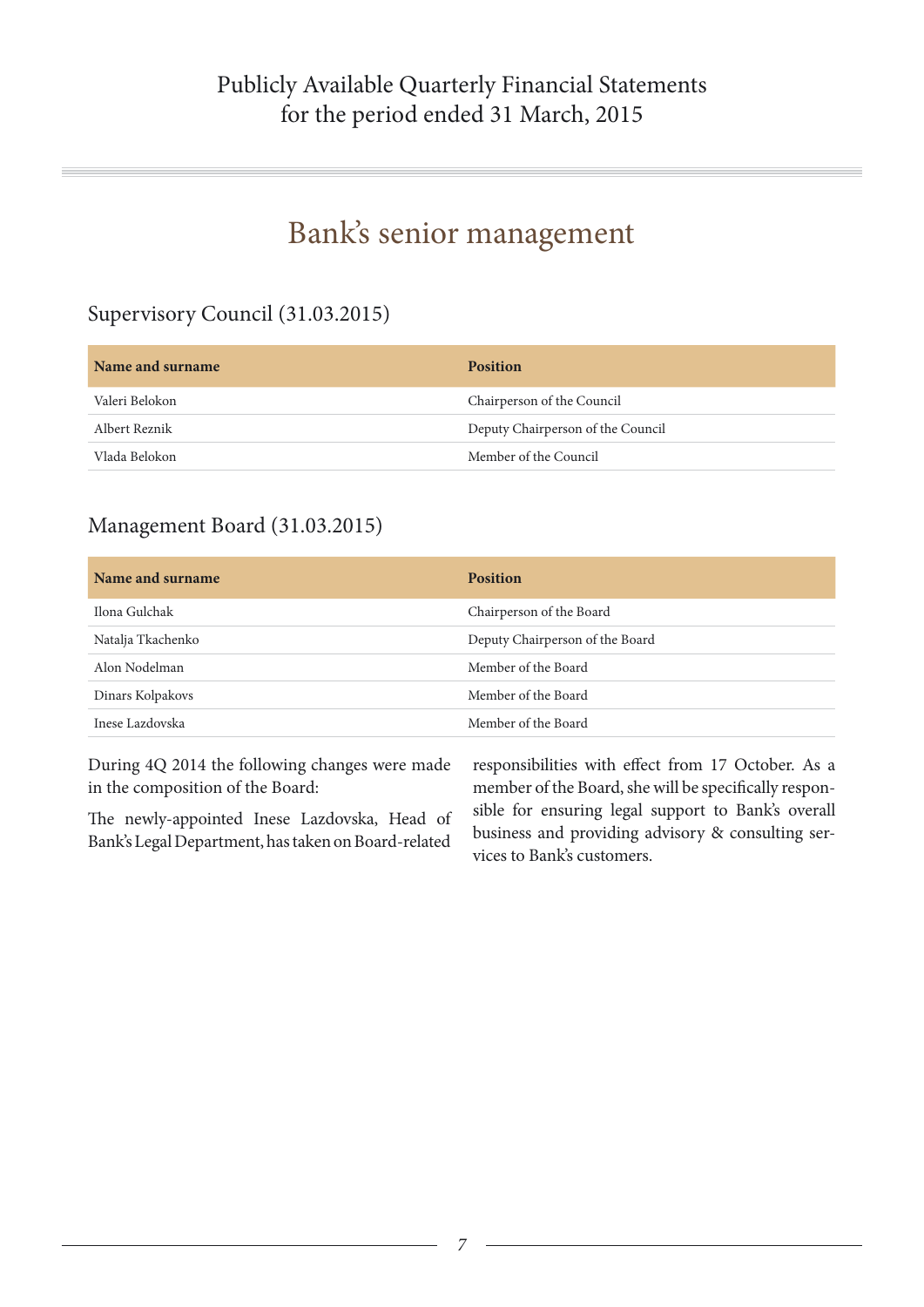Publicly Available Quarterly Financial Statements for the period ended 31 March, 2015

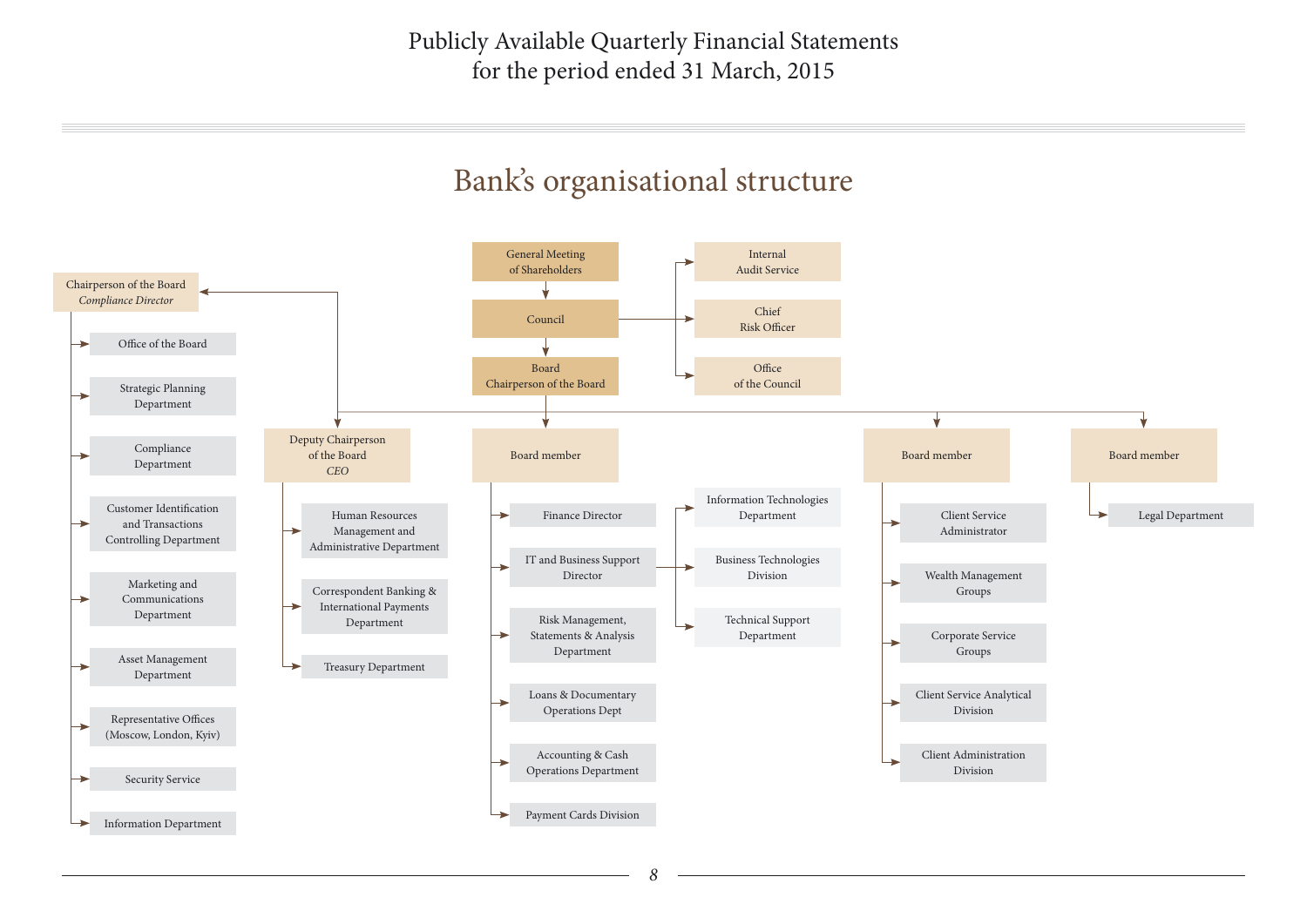### Bank's Operational Strategy and Operational Objectives

Since its foundation in 1993, Bank's strategy has remained unchanged: to provide high-net-worth individuals (HNWIs) and their family members a high level of bespoke customer service traditionally offered by private banks in Western Europe. Taking into account the global changes while still staying committed to our chosen path, Bank has devised a new operational strategy. Under the new strategy, our **vision** is **to be a sustainable** Latvia-based bank that provides HNWIs with a **superb** level of personalised **service** and **socially responsible** wealth management **tailored to suit** both their personal and business needs.

The things falling under the concept of 'Bank's **sustainable** development' include to:

- 1. Ensure long-term profitability for our shareholders.
- 2. Invest in sustainable assets and manage the assets in a socially responsible manner.
- 3. Ensure **corporate governance** in Bank in accordance with the Corporate Governance Guidance and Principles for Unlisted Companies in the Baltics for the purpose of maintaining a framework for interaction among the shareholders, Council member, Board members and other stakeholders and a framework of Bank's processes and attitudes that add value to the business, help build its reputation and ensure transparency of the business, long-term continuity and success; actively co-participate in the banking association.
- 4. Ensure that **work arrangement and workplace environment** motivate an employee to establish long-term relationship with Bank, work effectively and achieve work-life balance.
- 5. Ensure **fair commercial practices** through supporting a fair competition, preventing

interest of conflict, adhering to high ethical standards of conduct, building up self-respect and respect towards the co-workers and shareholders, customers and partners, and demonstrating a strong sense of responsibility for work done and decisions made.

- 6. Communicate with our **customers** in a transparent language by providing fair, clear and non-misleading information about our performance, results, products, services, and fees charged, thus helping the customers make informed decisions; handle and resolve all customer complaints and grievances.
- 7. Offer our **customers** opportunities to invest in socially responsible and sustainable projects.
- 8. Ensure the **development of the local community and involvement of the community members** in today's programs and initiatives by encouraging the protection of cultural and historical heritage in the Baltic States, supporting national conservation efforts, and integrating modern urban features into Riga's historic centre.

When choosing representative gifts for our customers and partners, we give preference to articles (goods) made in Latvia.

**Socially responsible** and **customised** wealth management implies that we:

- 1. elicit customer's specific wishes and needs and risk tolerance; offer customer a range of suitable banking products and services.
- 2. ensure transparency at any stage of wealth management.
- 3. invest funds in sustainable sectors and business projects.
- 4. ensure customer privacy.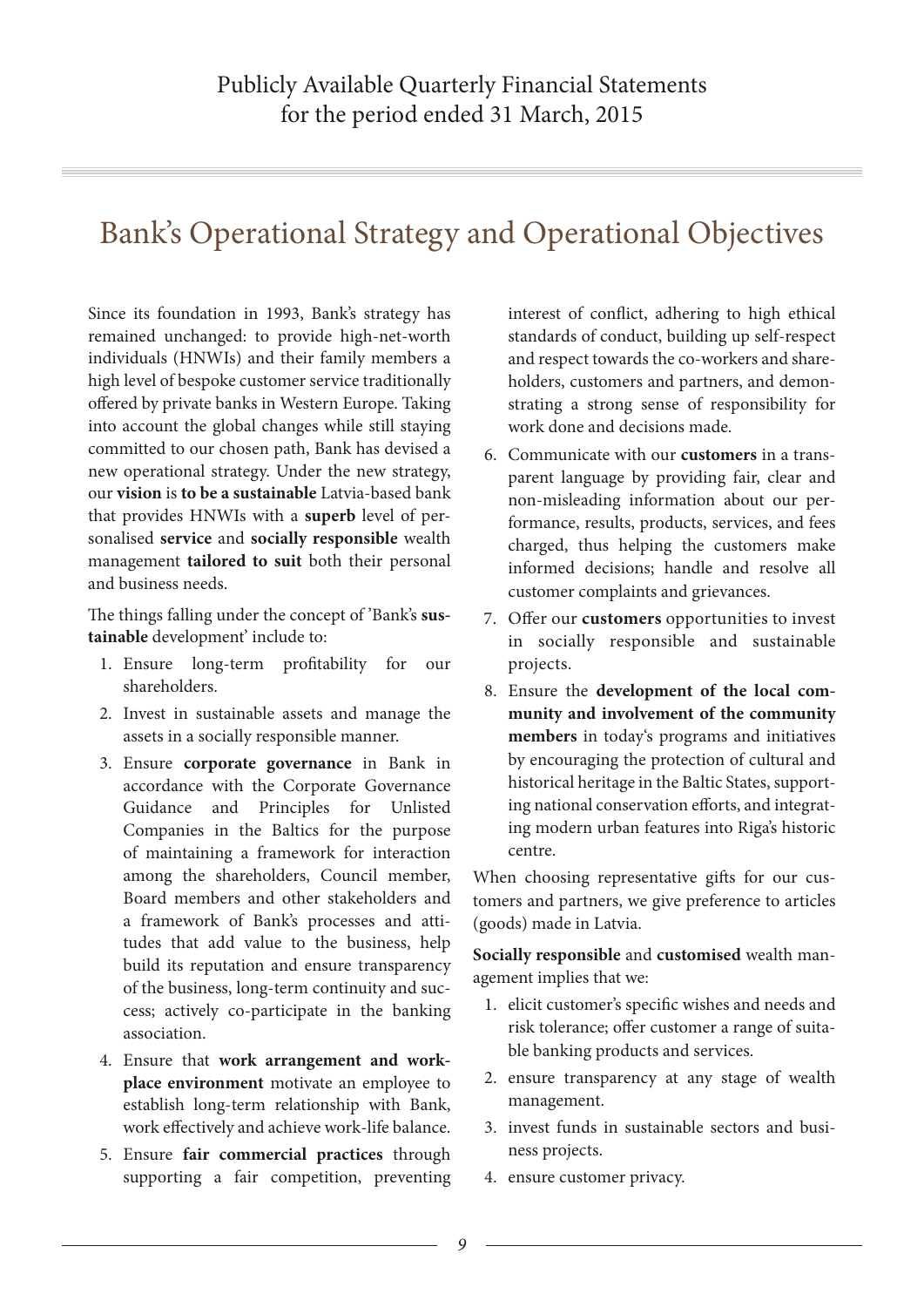### Publicly Available Quarterly Financial Statements for the period ended 31 March, 2015

#### A focus on **customer service excellence** means to:

- 1. strive to create added value that meets and even exceeds the expectations of our customers.
- 2. maintain excellent long-term results.

### Risk management

The information about risk management is available in 2014 Annual Report from page 36 till page 42 on JSC "Baltic International Bank" web page http://www.bib.lv/en/about-bank/reports. Since 31 December 2014 there are no any material changes in risk management.

### The Bank's performance ratios

| Item                       | 01.01.2015-31.03.2015<br>(unaudited) | 01.01.2014-31.03.2014<br>(unaudited) |
|----------------------------|--------------------------------------|--------------------------------------|
| Return on Equity (ROE) (%) | 3,69                                 | 1,00                                 |
| Return on Assets (ROA) (%) | 0.22                                 | 0,10                                 |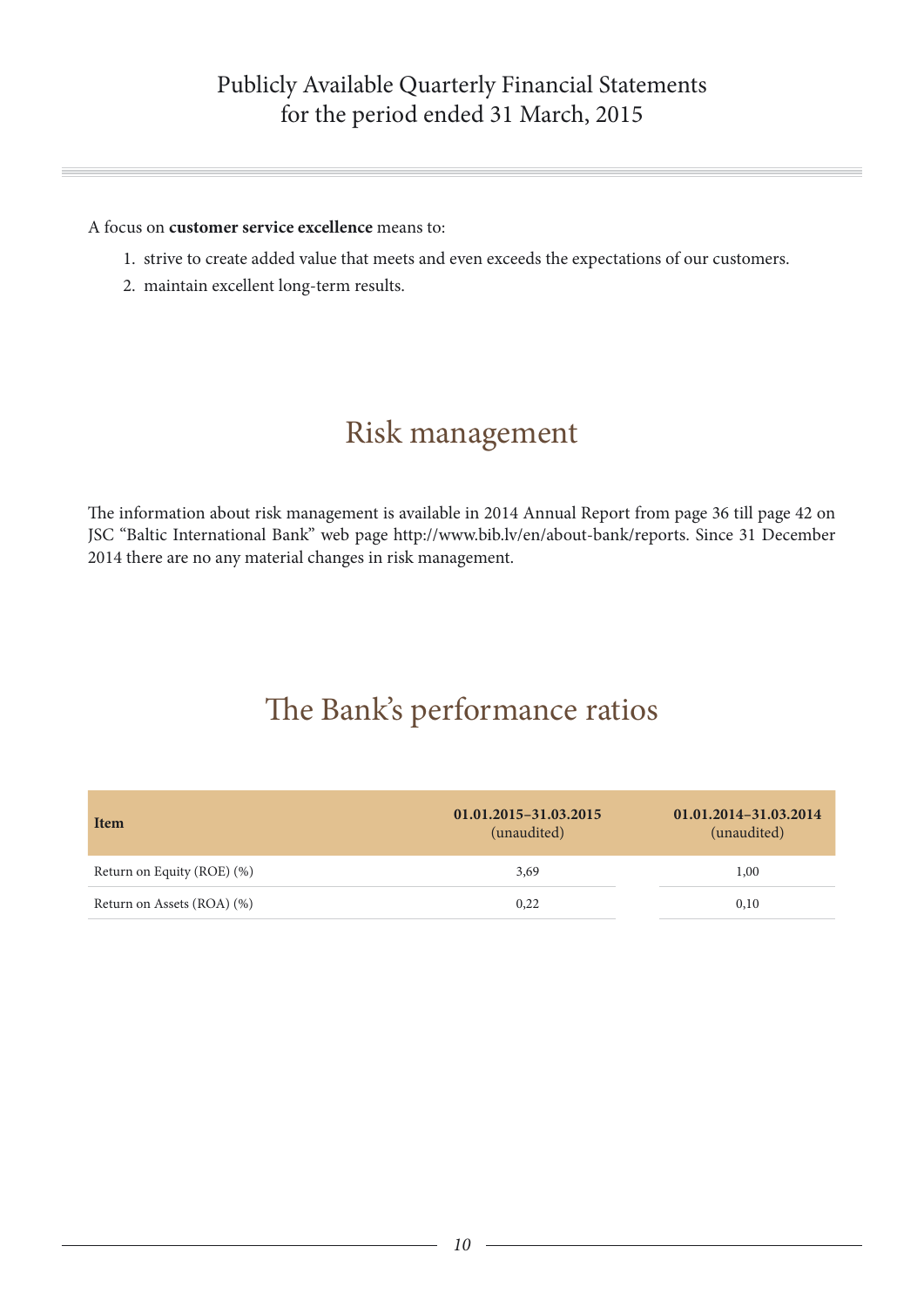| <b>Item</b>                                                                                               | 01.01.2015-31.03.2015<br>(unaudited)<br>Group<br><b>EUR'000</b> | <b>Bank</b><br><b>EUR'000</b> | Group<br><b>EUR'000</b> | 01.01.2014. - 31.03.2014<br>(unaudited)<br><b>Bank</b><br><b>EUR'000</b> |
|-----------------------------------------------------------------------------------------------------------|-----------------------------------------------------------------|-------------------------------|-------------------------|--------------------------------------------------------------------------|
| Interest income                                                                                           | 1811                                                            | 1827                          | 2 0 3 0                 | 2047                                                                     |
| Interest expense                                                                                          | $-784$                                                          | $-784$                        | $-585$                  | $-585$                                                                   |
| Dividend income                                                                                           | $\theta$                                                        | $\overline{0}$                | $\overline{0}$          | $\theta$                                                                 |
| Fee and commission income                                                                                 | 2 1 5 7                                                         | 2 1 5 9                       | 1636                    | 1637                                                                     |
| Fee and commission expense                                                                                | $-420$                                                          | $-420$                        | $-271$                  | $-271$                                                                   |
| Net realised gain/loss on financial assets and financial<br>liabilities carried at amortised cost         | $\Omega$                                                        | $\overline{0}$                | $\theta$                | $\mathbf{0}$                                                             |
| Net realised gain/loss on available for sale financial assets                                             | $\theta$                                                        | $\overline{0}$                | $\overline{0}$          | $\mathbf{0}$                                                             |
| Net gain/loss on financial assets and financial liabilities held<br>for trading                           | $-12$                                                           | $-12$                         | $-160$                  | $-160$                                                                   |
| Net gain/loss on financial assets and financial liabilities at<br>fair value through profit or loss       | $\theta$                                                        | $\overline{0}$                | $\theta$                | $\mathbf{0}$                                                             |
| Changes in fair value of the hedged items                                                                 | $\mathbf{0}$                                                    | $\overline{0}$                | $\Omega$                | $\Omega$                                                                 |
| Gain/loss on trade in and revaluation of foreign currencies                                               | 1934                                                            | 1950                          | 308                     | 308                                                                      |
| Gain/loss on derecognition of property, plant and<br>equipment, investment property and intangible assets | $\Omega$                                                        | $\overline{0}$                | $\theta$                | $\theta$                                                                 |
| Other income                                                                                              | 152                                                             | 96                            | 162                     | 116                                                                      |
| Other expenses                                                                                            | $-46$                                                           | $-38$                         | $-67$                   | $-66$                                                                    |
| Administrative expenses                                                                                   | $-2780$                                                         | $-2754$                       | $-2672$                 | $-2643$                                                                  |
| Depreciation                                                                                              | $-332$                                                          | $-332$                        | $-304$                  | $-304$                                                                   |
| Result of provisions for doubtful debts                                                                   | $-1.386$                                                        | $-1386$                       | 5                       | 5                                                                        |
| <b>Impairment</b> losses                                                                                  | $\theta$                                                        | $\theta$                      | $\theta$                | $\theta$                                                                 |
| Profit/loss before corporate income tax                                                                   | 294                                                             | 306                           | 82                      | 84                                                                       |
| Corporate income tax                                                                                      | $\Omega$                                                        | $\Omega$                      | $\Omega$                | $\Omega$                                                                 |
| Profit/loss for the current year                                                                          | 294                                                             | 306                           | 82                      | 84                                                                       |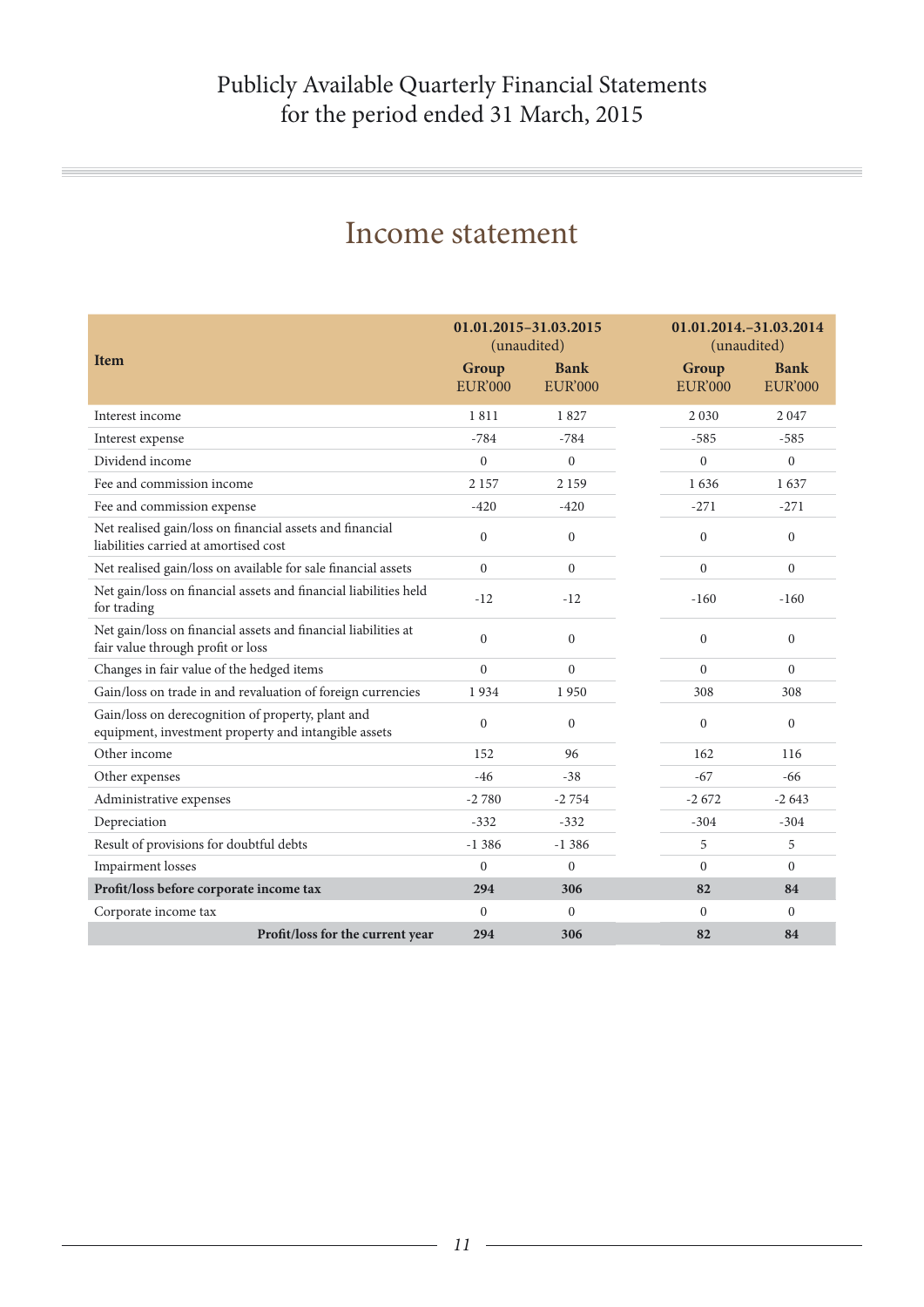### Balance sheet statement

|                                                                                                     |                         | 31.03.2015<br>(unaudited)     |                         | 31.12.2014<br>(audited)       |  |
|-----------------------------------------------------------------------------------------------------|-------------------------|-------------------------------|-------------------------|-------------------------------|--|
| <b>Item</b>                                                                                         |                         |                               |                         |                               |  |
|                                                                                                     | Group<br><b>EUR'000</b> | <b>Bank</b><br><b>EUR'000</b> | Group<br><b>EUR'000</b> | <b>Bank</b><br><b>EUR'000</b> |  |
|                                                                                                     |                         |                               |                         |                               |  |
| Cash and due from central banks repayable on demand                                                 | 41 348                  | 41 3 48                       | 23 530                  | 23 5 25                       |  |
| Due from credit institutions repayable on demand                                                    | 172 921                 | 172 921                       | 267 010                 | 267 010                       |  |
| Financial assets held for trading                                                                   | 541                     | 541                           | 2882                    | 2882                          |  |
| Financial assets at fair value through profit or loss                                               | $\overline{0}$          | $\mathbf{0}$                  | $\boldsymbol{0}$        | $\boldsymbol{0}$              |  |
| Financial assets available for sale                                                                 | 172789                  | 172789                        | 87 357                  | 87 357                        |  |
| Loans and receivables                                                                               | 100 926                 | 102 618                       | 106 668                 | 108 335                       |  |
| Other due from credit institutions                                                                  | 5768                    | 5768                          | 10 581                  | 10 581                        |  |
| Loans                                                                                               | 95 158                  | 96 850                        | 96 087                  | 97 754                        |  |
| Investments held to maturity                                                                        | 9809                    | 9809                          | 8731                    | 8731                          |  |
| Change in fair value of a hedged portion of the portfolio<br>attributable to the interest rate risk | $\mathbf{0}$            | $\boldsymbol{0}$              | $\boldsymbol{0}$        | $\boldsymbol{0}$              |  |
| Deferred expenses and accrued income                                                                | 391                     | 391                           | 2 3 8 6                 | 2 3 8 8                       |  |
| Fixed assets                                                                                        | 17 3 46                 | 17 3 45                       | 17401                   | 17401                         |  |
| Investment property                                                                                 | 7496                    | 3918                          | 7476                    | 3918                          |  |
| Intangible assets                                                                                   | 4 2 3 2                 | 4 2 3 2                       | 4 3 2 1                 | 4 3 2 1                       |  |
| Investments in associated and related companies                                                     | 1 1 4 5                 | 3 0 8 8                       | 1 1 4 5                 | 3 0 8 8                       |  |
| Current tax assets                                                                                  | 285                     | 285                           | 285                     | 285                           |  |
| Other assets                                                                                        | 14 123                  | 13770                         | 1769                    | 1626                          |  |
| <b>Total assets</b>                                                                                 | 543 352                 | 543 055                       | 530 961                 | 530 867                       |  |
| Liabilities to central banks                                                                        | 3783                    | 3783                          | 3782                    | 3782                          |  |
| Due to credit institutions repayable on demand                                                      | 320                     | 320                           | 277                     | 277                           |  |
| Financial liabilities held for trading                                                              | $\mathbf{0}$            | $\boldsymbol{0}$              | 1965                    | 1965                          |  |
| Financial liabilities at fair value through profit or loss                                          | $\theta$                | $\mathbf{0}$                  | $\boldsymbol{0}$        | $\overline{0}$                |  |
| Financial liabilities valued at depreciated cost                                                    | 502 999                 | 503 019                       | 489 355                 | 489 366                       |  |
| Term liabilities due to credit institutions                                                         | $\theta$                | $\boldsymbol{\theta}$         | 6 1 7 8                 | 6 1 7 8                       |  |
| Deposits                                                                                            | 465 886                 | 465 906                       | 448 233                 | 448 244                       |  |
| Subordinated liabilities                                                                            | 18 210                  | 18 210                        | 16702                   | 16 702                        |  |
| Debt securities in issue                                                                            | 18 903                  | 18 903                        | 18 24 2                 | 18 24 2                       |  |
| Financial liabilities arising from the transfer of financial<br>assets                              | $\overline{0}$          | $\mathbf{0}$                  | $\boldsymbol{0}$        | $\boldsymbol{0}$              |  |
| Change in fair value of a hedged portion of the portfolio<br>attributable to the interest rate risk | $\mathbf{0}$            | $\boldsymbol{0}$              | $\mathbf{0}$            | $\mathbf{0}$                  |  |
| Deferred income and accrued expenses                                                                | 581                     | 581                           | 1488                    | 1483                          |  |
| Provisions                                                                                          | $\boldsymbol{0}$        | $\boldsymbol{0}$              | $\boldsymbol{0}$        | $\boldsymbol{0}$              |  |
| Tax liabilities                                                                                     | 1 1 3 9                 | 1 1 3 9                       | 1 1 3 9                 | 1 1 3 9                       |  |
| Other liabilities                                                                                   | 2873                    | 2 2 0 4                       | 1617                    | 1 177                         |  |
| <b>Total liabilities</b>                                                                            | 511 695                 | 511 046                       | 499 623                 | 499 189                       |  |
| Shareholders' equity                                                                                | 31 657                  | 32 009                        | 31 338                  | 31 678                        |  |
| Total liabilities and shareholders' equity                                                          | 543 352                 | 543 055                       | 530 961                 | 530 867                       |  |
| Memorandum items                                                                                    |                         |                               |                         |                               |  |
| Contingent liabilities                                                                              | 3639                    | 3639                          | 2 9 6 1                 | 2961                          |  |
| Commitments to customers                                                                            | 3896                    | 3 9 7 8                       | 12 040                  | 12 135                        |  |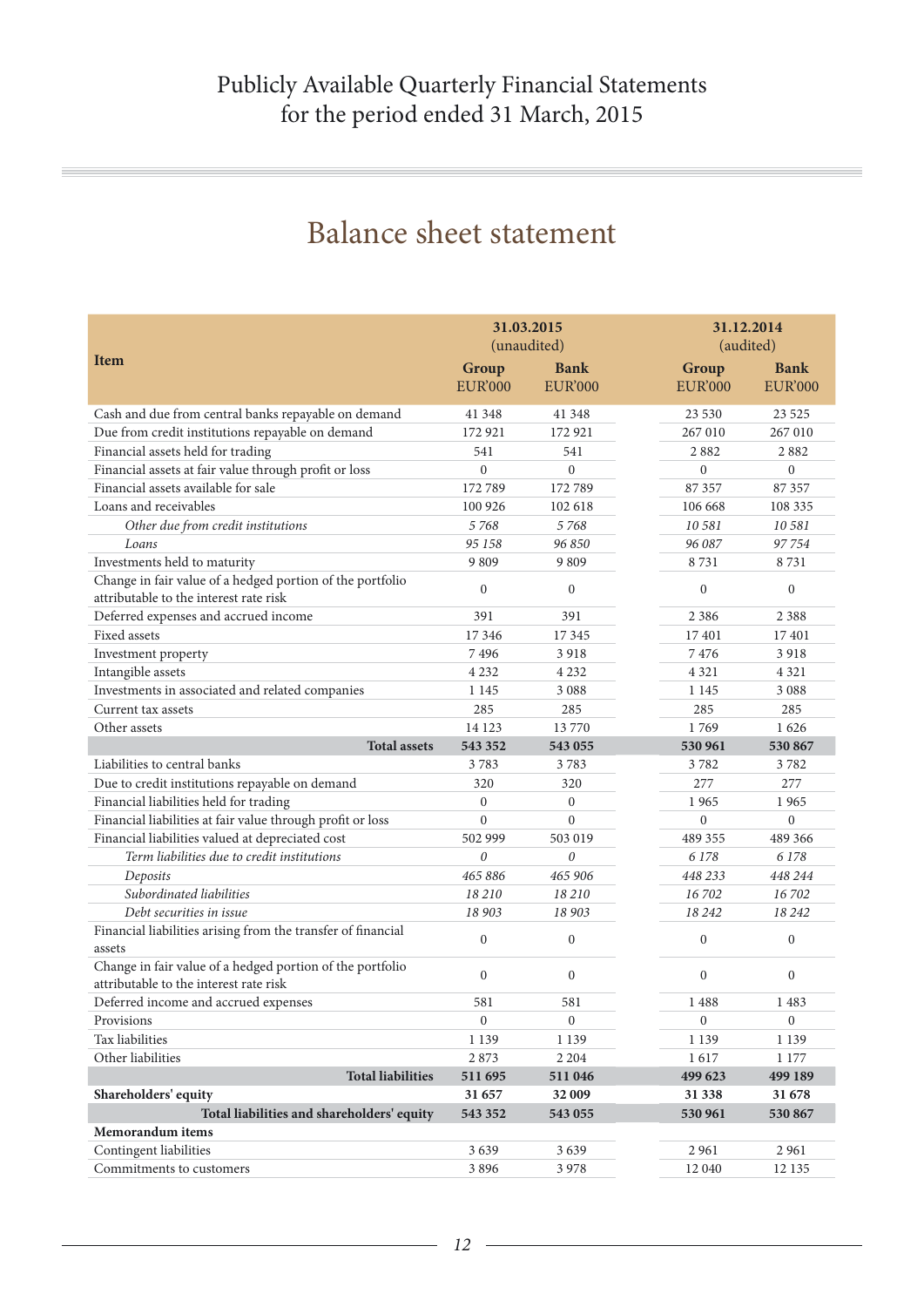# Overview of own funds and capital ratios

|              |                                                                                                             |                         | 31.03.2015<br>(unaudited)     |
|--------------|-------------------------------------------------------------------------------------------------------------|-------------------------|-------------------------------|
| $N^{\Omega}$ | <b>Item</b>                                                                                                 | Group<br><b>EUR'000</b> | <b>Bank</b><br><b>EUR'000</b> |
| 1.           | Own funds (1.1.+1.2.)                                                                                       | 25 1 73                 | 25 793                        |
| 1.1.         | Tier 1 capital (1.1.1.+1.1.2.)                                                                              | 19836                   | 20 45 6                       |
| 1.1.1.       | Common equity Tier 1 capital (CET1 capital)                                                                 | 19836                   | 20 45 6                       |
| 1.1.2.       | Additional Tier 1 capital                                                                                   | 0                       | $\boldsymbol{0}$              |
| 1.2.         | Tier 2 capital                                                                                              | 5337                    | 5 3 3 7                       |
| 2.           | Total risk exposure amount (2.1.+2.2.+2.3.+2.4.+2.5.+2.6.+2.7.)                                             | 245 492                 | 245 897                       |
| 2.1.         | Risk weighted exposure amounts for credit, counterparty credit and dilution risks and free<br>deliveries    | 215 560                 | 216 170                       |
| 2.2.         | Total risk exposure amount for settlement/delivery                                                          | $\overline{0}$          | $\mathbf{0}$                  |
| 2.3.         | Total risk exposure amount for position, foreign exchange and commodities risks                             | 3 6 6 1                 | 3 6 6 1                       |
| 2.4.         | Total risk exposure amount for operational risk                                                             | 26 27 1                 | 26 06 6                       |
| 2.5.         | Total risk exposure amount for credit valuation adjustment                                                  | $\overline{0}$          | $\boldsymbol{0}$              |
| 2.6.         | Total risk exposure amount related to large exposures in the trading book                                   | $\Omega$                | $\mathbf{0}$                  |
| 2.7.         | Other risk exposure amounts                                                                                 | $\mathbf{0}$            | $\overline{0}$                |
| 3.           | Capital ratios and capital levels                                                                           |                         |                               |
| 3.1.         | CET1 capital ratio (1.1.1./2.*100)                                                                          | 8,08                    | 8,32                          |
| 3.2.         | Surplus(+)/Deficit(-) of CET1 capital (1.1.1.-2.*4.5%)                                                      | 8789                    | 9 3 9 1                       |
| 3.3.         | T1 capital ratio $(1.1./2.*100)$                                                                            | 8,08                    | 8,32                          |
| 3.4.         | Surplus $(+)/$ Deficit $(-)$ of T1 capital $(1.1.-2.*6%)$                                                   | 5 1 0 6                 | 5703                          |
| 3.5.         | Total capital ratio (1./2.*100)                                                                             | 10,25                   | 10,49                         |
| 3.6.         | Surplus(+)/Deficit(-) of total capital (1.-2.*8%)                                                           | 5 5 3 5                 | 6 1 2 3                       |
| 4.           | Combined Buffer Requirement (4.1.+4.2.+4.3.+4.4.+4.5.)                                                      | 2,5                     | 2,5                           |
| 4.1.         | Capital conservation buffer (%)                                                                             | 2,5                     | 2,5                           |
| 4.2.         | Institution specific countercyclical capital buffer (%)                                                     | 0,0                     | 0,0                           |
| 4.3.         | Systemic risk buffer (%)                                                                                    | 0,0                     | 0,0                           |
| 4.4.         | Systemically important institution buffer (%)                                                               | 0,0                     | 0,0                           |
| 4.5.         | Other Systemically Important Institution buffer (%)                                                         | 0,0                     | 0,0                           |
| 5.           | Capital ratios due to adjustments                                                                           |                         |                               |
| 5.1.         | Provisions or assets value adjustments applying specific policy for the purpose of own<br>funds calculation | $\boldsymbol{0}$        | $\boldsymbol{0}$              |
| 5.2.         | CET1 capital ratio due to adjustments defined in row No 5.1. (%)                                            | 8,08                    | 8,32                          |
| 5.3.         | Tier 1 capital ratio due to adjustments defined in row No 5.1. (%)                                          | 8,08                    | 8,32                          |
| 5.4.         | Total capital ratio due to adjustments defined in row No 5.1. (%)                                           | 10,25                   | 10,49                         |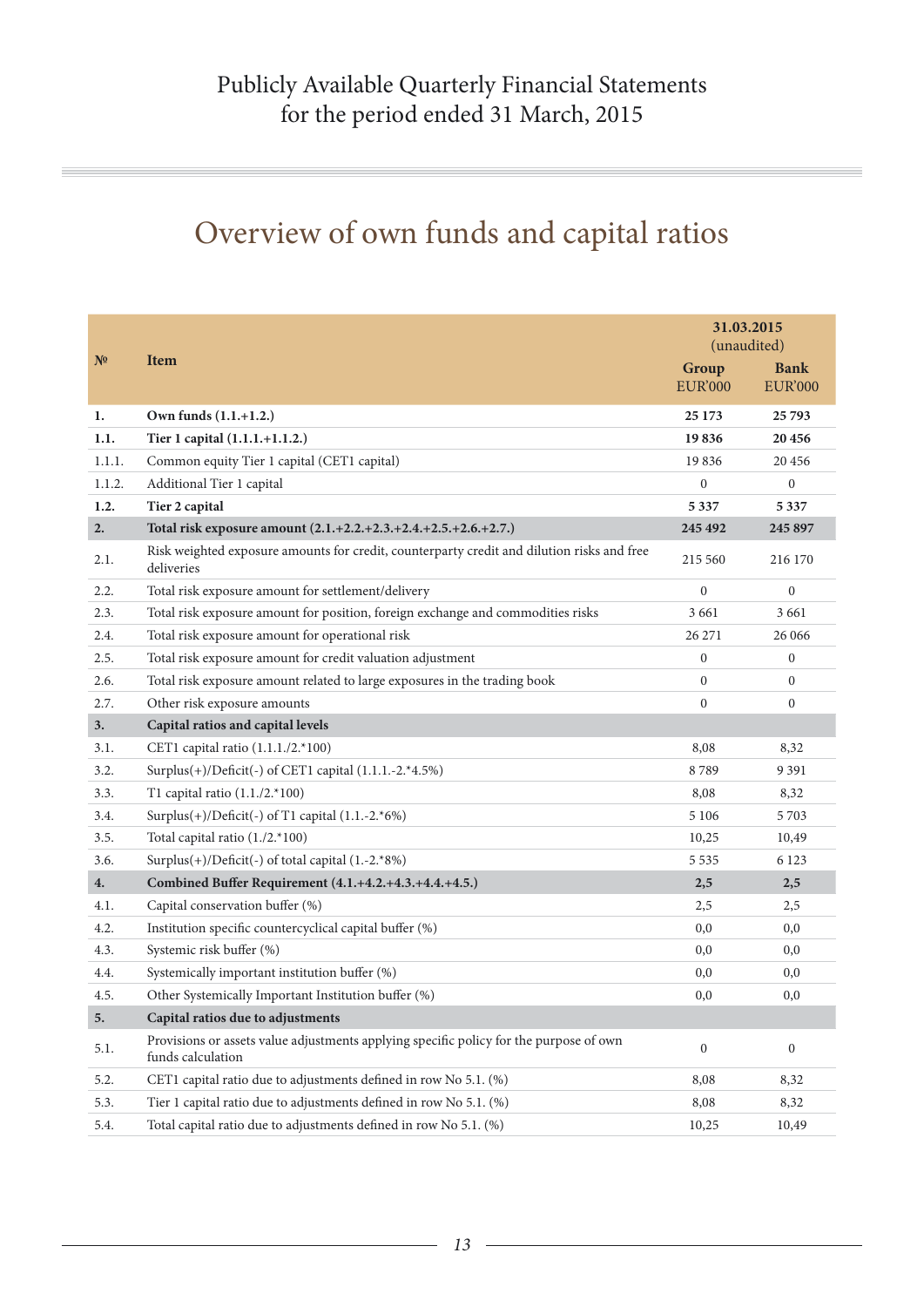# Liquidity ratio calculation

| N <sup>0</sup> | <b>Item</b>                                              | 31.03.2015<br>(unaudited)<br><b>Bank</b><br><b>EUR'000</b> |
|----------------|----------------------------------------------------------|------------------------------------------------------------|
| $\mathbf{1}$   | <b>Liquid assets</b>                                     | 369741                                                     |
| 1.1.           | Vault cash                                               | 1 0 2 3                                                    |
| 1.2.           | Balances due from Bank of Latvia                         | 40 3 26                                                    |
| 1.3.           | Balances due from solvent credit institutions            | 167 612                                                    |
| 1.4.           | Liquid securities                                        | 160 780                                                    |
| $\overline{2}$ | Current liabilities (residual maturity of up to 30 days) | 425 532                                                    |
| 2.1.           | Balances due to credit institutions                      | 320                                                        |
| 2.2.           | Deposits                                                 | 415 065                                                    |
| 2.3.           | Debt securities in issue                                 | $\mathbf{0}$                                               |
| 2.4.           | Money in transit                                         | 3 0 7 9                                                    |
| 2.5.           | Other current liabilities                                | 3 6 6 6                                                    |
| 2.6.           | Off-balance sheet items                                  | 3 4 0 2                                                    |
| $\mathbf{3}$   | Liquidity ratio $(1:2)$ $(\%)$                           | 86,89                                                      |
| 4              | Minimum liquidity ratio (%)                              | 30,00                                                      |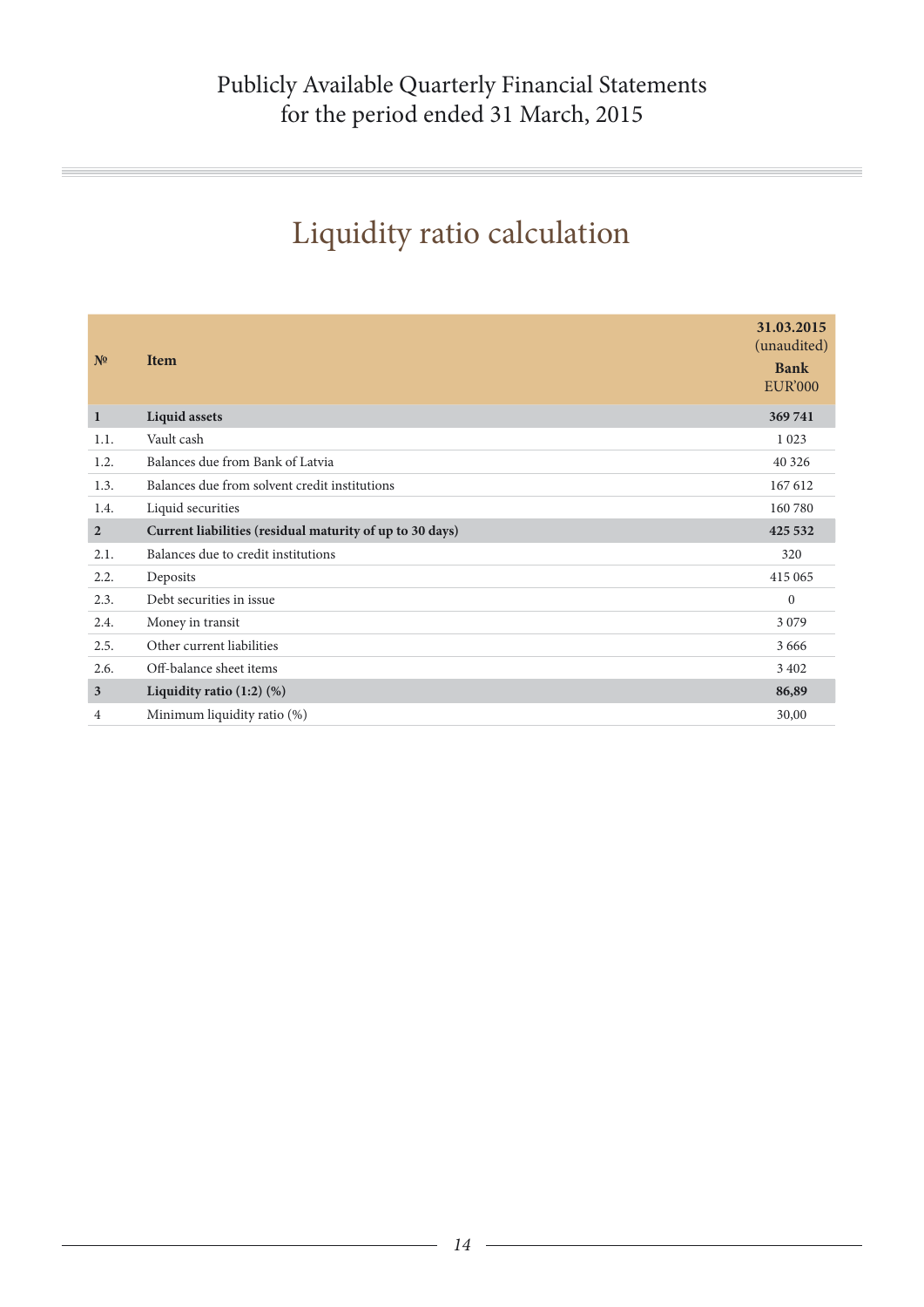### Events after the reporting date

In April 2015, the FCMC communicated its opinion (regarding evaluation of the quality of certain assets whose risk depends on the situation in Ukraine) to the Bank. Based on the FCMC's opinion, the Bank made capital adjustment as at 31 March 2015. Due to a set of targeted actions, the respective assets (liabilities to the Bank) were repaid in May. As a result of the repayment (and, accordingly, as a result of reducing the capital correction), the Bank's capital totalled EUR 37.37 million and the Bank's

total capital ratio attained 15.56% (see table below) as at 15 May 2015. Thus, the Bank compiled with the prudential standards for capital adequacy prescribed by the Regulation (EU) No 575/2013 of the European Parliament and of the Council of 26 June 2013 on prudential requirements for credit institutions and investment firms and amending Regulation (EU) No 648/2012 and met the individual threshold prescribed by the FCMC.

| N <sup>0</sup> | <b>Item</b>                                                                                              | 31.03.2015<br>(unaudited)<br><b>Bank</b><br><b>EUR'000</b> |
|----------------|----------------------------------------------------------------------------------------------------------|------------------------------------------------------------|
| 1.             | Own funds (1.1.+1.2.)                                                                                    | 37 369                                                     |
| 1.1.           | Tier 1 capital                                                                                           | 26 438                                                     |
| 1.1.1.         | Common equity Tier 1 capital (CET1 capital)                                                              | 26 438                                                     |
| 1.2.           | Tier 2 capital                                                                                           | 10931                                                      |
| 2.             | Total risk exposure amount (2.1.+2.2.+2.3.+2.4.+2.5.+2.6.+2.7.)                                          | 240 117                                                    |
| 2.1.           | Risk weighted exposure amounts for credit, counterparty credit and dilution risks and free deliveries    | 212 402                                                    |
| 2.2.           | Total risk exposure amount for settlement/delivery                                                       | $\Omega$                                                   |
| 2.3.           | Total risk exposure amount for position, foreign exchange and commodities risks                          | 1649                                                       |
| 2.4.           | Total risk exposure amount for operational risk                                                          | 26 06 6                                                    |
| 2.5.           | Total risk exposure amount for credit valuation adjustment                                               | $\overline{0}$                                             |
| 2.6.           | Total risk exposure amount related to large exposures in the trading book                                | $\Omega$                                                   |
| 2.7.           | Other risk exposure amounts                                                                              | $\overline{0}$                                             |
| 3.             | Capital ratios and capital levels                                                                        |                                                            |
| 3.1.           | CET1 capital ratio (1.1.1./2.*100)                                                                       | 11,01                                                      |
| 3.2.           | Surplus(+)/Deficit(-) of CET1 capital (1.1.1.-2.*4.5%)                                                   | 15633                                                      |
| 3.3.           | T1 capital ratio $(1.1./2.*100)$                                                                         | 11,01                                                      |
| 3.4.           | Surplus $(+)/$ Deficit $(-)$ of T1 capital $(1.1.-2.^*6%)$                                               | 12 03 1                                                    |
| 3.5.           | Total capital ratio (1./2.*100)                                                                          | 15,56                                                      |
| 3.6.           | Surplus(+)/Deficit(-) of total capital (1.-2.*8%)                                                        | 18 16 1                                                    |
| 4.             | <b>Combined Buffer Requirement, %</b>                                                                    | 2,5                                                        |
| 5.             | Capital ratios due to adjustments                                                                        |                                                            |
| 5.1.           | Provisions or assets value adjustments applying specific policy for the purpose of own funds calculation | $\Omega$                                                   |
| 5.2.           | CET1 capital ratio due to adjustments defined in row No 5.1. (%)                                         | 11,01                                                      |
| 5.3.           | Tier 1 capital ratio due to adjustments defined in row No 5.1. (%)                                       | 11,01                                                      |
| 5.4.           | Total capital ratio due to adjustments defined in row No 5.1. (%)                                        | 15,56                                                      |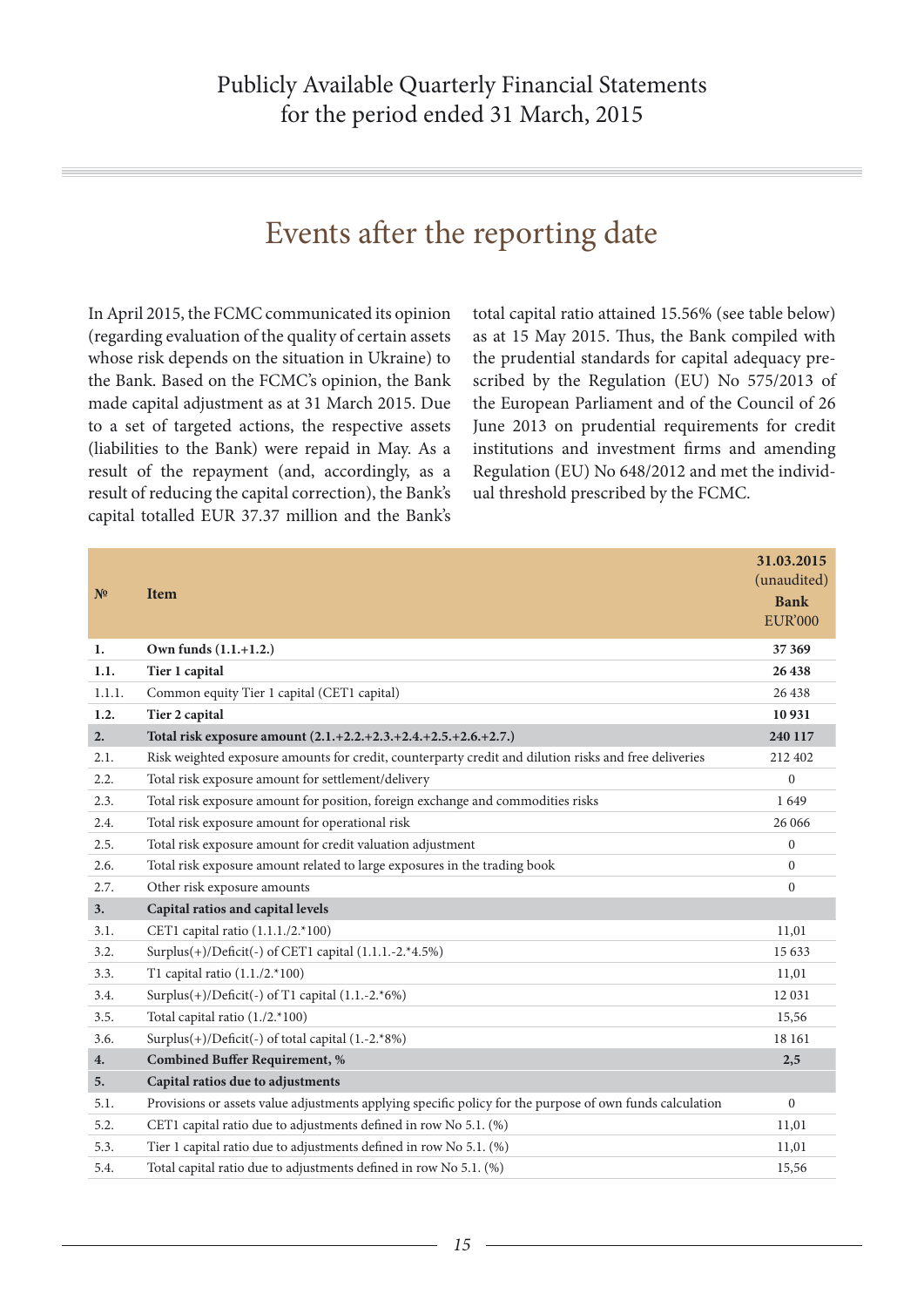### Note 1. Securities portfolio

The Bank's securities portfolio breaks down by country:

|                                |       | 31.03.2015<br>(unaudited)                                 |                                                             |                                                             |                                |
|--------------------------------|-------|-----------------------------------------------------------|-------------------------------------------------------------|-------------------------------------------------------------|--------------------------------|
|                                |       | Financial<br>assets held for<br>trading<br><b>EUR'000</b> | Financial<br>assets available<br>for sale<br><b>EUR'000</b> | <b>Investments</b><br>held to<br>maturity<br><b>EUR'000</b> | <b>Total</b><br><b>EUR'000</b> |
| Multilateral development banks |       | $\boldsymbol{0}$                                          | 75 4 45                                                     | $\boldsymbol{0}$                                            | 75 445                         |
| <b>USA</b>                     |       | $\mathbf{0}$                                              | 46 460                                                      | $\boldsymbol{0}$                                            | 46 460                         |
| Germany                        |       | $\mathbf{0}$                                              | 14 062                                                      | $\overline{0}$                                              | 14 062                         |
| United Kingdom                 |       | $\mathbf{0}$                                              | 6875                                                        | $\Omega$                                                    | 6875                           |
| Lithuania                      |       | $\mathbf{0}$                                              | 5 0 6 1                                                     | 2632                                                        | 7693                           |
| Latvia                         |       | $\overline{2}$                                            | 3 5 5 2                                                     | 2882                                                        | 6436                           |
| Russia                         |       | 39                                                        | $\mathbf{0}$                                                | 2709                                                        | 2748                           |
| Denmark                        |       | $\boldsymbol{0}$                                          | 9 3 8 9                                                     | $\boldsymbol{0}$                                            | 9389                           |
| Sweden                         |       | $\mathbf{0}$                                              | 9 3 1 0                                                     | $\overline{0}$                                              | 9 3 1 0                        |
| <b>Brasil</b>                  |       | $\mathbf{0}$                                              | 2581                                                        | $\mathbf{0}$                                                | 2581                           |
| other countries                |       | 494                                                       | 54                                                          | 1586                                                        | 2 1 3 4                        |
|                                | total | 535                                                       | 172789                                                      | 9809                                                        | 183 133                        |

During the reporting period has not been recognized an impairment for financial assets available for sale.

|                                |       | 31.12.2014<br>(audited)<br>Financial<br>Financial<br><b>Investments</b><br>held to<br>assets held for<br>assets available<br>trading<br>for sale<br>maturity<br><b>EUR'000</b><br><b>EUR'000</b><br><b>EUR'000</b> |          |                  | <b>Total</b><br><b>EUR'000</b> |
|--------------------------------|-------|--------------------------------------------------------------------------------------------------------------------------------------------------------------------------------------------------------------------|----------|------------------|--------------------------------|
| Multilateral development banks |       | $\boldsymbol{0}$                                                                                                                                                                                                   | 50 040   | $\mathbf{0}$     | 50 040                         |
| Germany                        |       | $\overline{0}$                                                                                                                                                                                                     | 8 2 8 9  | $\mathbf{0}$     | 8 2 8 9                        |
| United Kingdom                 |       | $\boldsymbol{0}$                                                                                                                                                                                                   | 6419     | $\mathbf{0}$     | 6419                           |
| Lithuania                      |       | $\overline{0}$                                                                                                                                                                                                     | 4 5 4 1  | 2 3 7 4          | 6915                           |
| Latvia                         |       | 1                                                                                                                                                                                                                  | 3 2 4 5  | 2 5 5 0          | 5796                           |
| Russia                         |       | 40                                                                                                                                                                                                                 | $\Omega$ | 2 3 8 7          | 2427                           |
| Denmark                        |       | $\boldsymbol{0}$                                                                                                                                                                                                   | 4 1 4 9  | $\boldsymbol{0}$ | 4 1 4 9                        |
| Sweden                         |       | $\overline{0}$                                                                                                                                                                                                     | 8 2 4 8  | $\mathbf{0}$     | 8 2 4 8                        |
| <b>Brasil</b>                  |       | $\overline{0}$                                                                                                                                                                                                     | 2 3 7 2  | $\mathbf{0}$     | 2372                           |
| other countries                |       | 436                                                                                                                                                                                                                | 54       | 1 4 2 0          | 1910                           |
|                                | total | 477                                                                                                                                                                                                                | 87 357   | 8731             | 96 565                         |